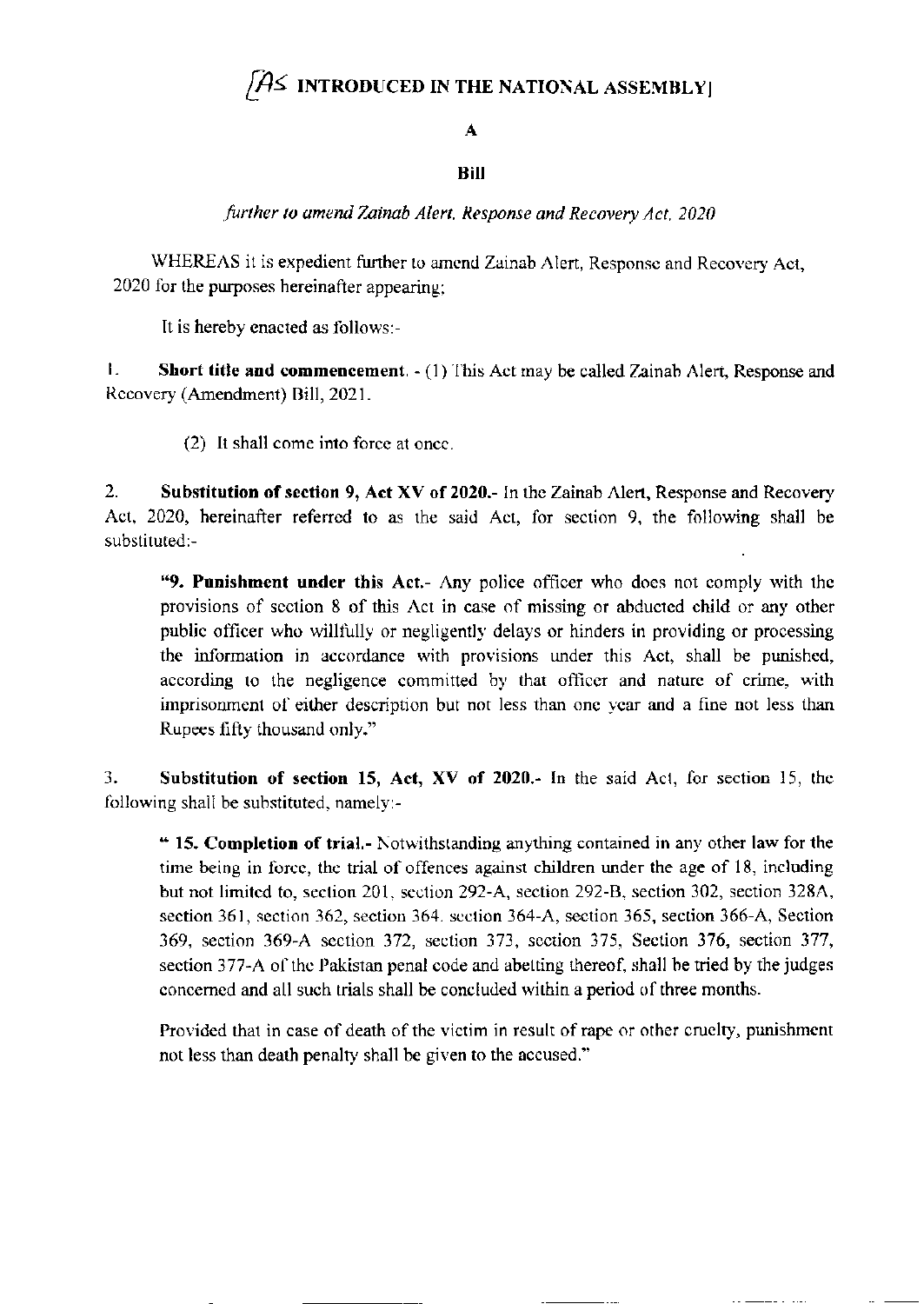#### **STATEMENT OF OBJECTS AND REASONS**

Zainab Alert Response and Recovery Bill was passed by parliament. This act is different in nature that it was brought in parliament with the high aims to curb and control the child abuse incidents. Section 9 of this Act is about punishment to police officers who do not comply the provisions of said Act. Punishment provided in the Act is not proper and it is proposed that punishment should be provided according to the nature of crime committed by the police officer and effect of his negligence upon victim life.

 $\overline{2}$ . Unfortunately by not inserting section relating to death sentence in the section 15, the purpose of Act will not be achieved and despite alerting whole system for the alerts, responses, recoveries, investigations, trials and rehabilitation to prevent and curb criminal activities against the children, accused will be released on the basis that there is not strict punishment provided in the recently passed Act.

3. In above amendment, three section 201,302 and 376 are proposed to be inserted and abettors are also included and new proviso be added that in case of death of the victim in result of rape or other cruelty, punishment not less than death penalty shall be given to the accused.

 $Sd$ /-

MAULANA ABDUL AKBAR CHITRALI, Member, National Assembly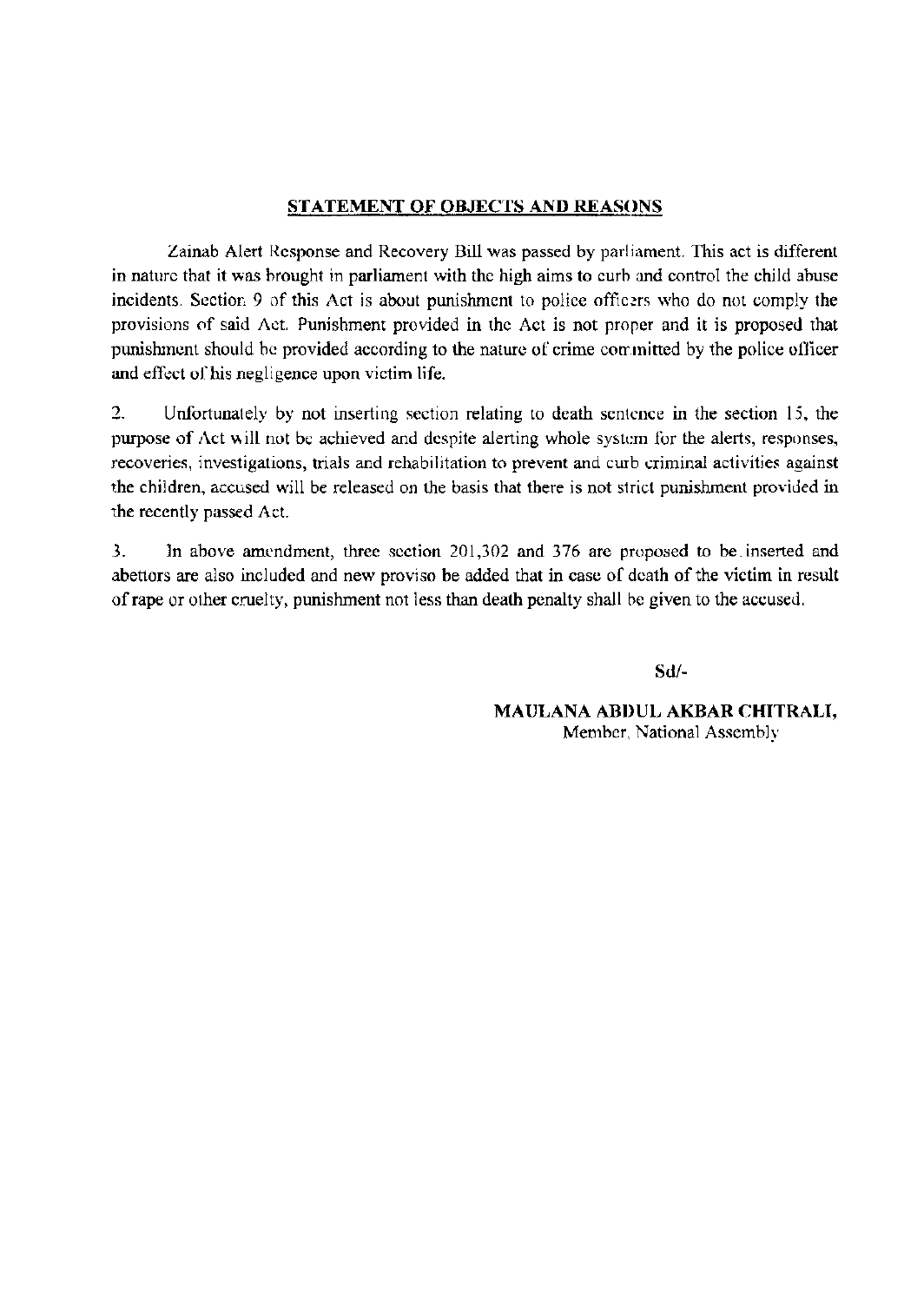# [ توی اسمبلی میں پیش کر *حہ ہی دیکھیں]* زينب الرث، جواني ردٍ عمل اور بازياني ايكث، ٢٠٢٠م ميں مزيد تر ميم كرنے كا

چونکہ ہے قرین مصلحت ہے کہ بعد ازاں خاہر ہونے والے مقاصد کے لئے زینب الرب، جوانی روعمل اور بازیابی ایکٹ، ۲۰۲۰ میں مزید ترمیم کی حائے؛

بذريعه بذاحسب ذيل قانون وضع كياجا تاين-ایکٹ ہذازینپ الرٹ، جوانی رد عمل اور بازیابی (ترمیمی) ایکٹ،۲۰۲۱ء کے نام سے موسوم ہو گا۔

جو گمشدہ بااغواشدہ بچہ کے کیس میں ایکٹ ہذا کی دفعہ ۸ کی تصریحات کی <sup>7</sup>میل نہیں کر تا پاکوئی <sub>ن</sub>گیر سرکاری افسر جوایکٹ ہذا کے تحت تصر پھات کے مطابق جان بوجھ کر غفلت سے معلومات فراہم کرنے میں تاخیر کا مر تکب ہو تاہے تو اس افسر کو جرم کی نوعیت کے مطابق غفلت کام سنگب ہونے پر سز اپنے قید ہو گی جو ایک سال سے کم نہ ہو گی اور جرمانہ بھی ہو گاجو • • • ، • ۵ روپے سے کم نہ ہو گا۔

زینب الرٹ،جوانی رد عمل اور بازیابی (ترمیمی) ایکٹ،۲۰۲۰م کی دفعہ (۱۵) کی تبدیلی. به مسلمه کرده مسلمنگ میں،دفعہ ۱۵کوحسب ڈیل سے تبدیل کیاجائے گا،یعنی:۔

> دفعه ۱۵: ساعت کی پخپل:  $(i)$

''بجز اس امر کے کہ کوئی چیز دیگر نافذ العمل قانون سے متصادم ہو، بجز اس امر کے کوئی دیگر نافذ العمل قانون سے متصادم ہو افعارہ سال سے کم عمر بچوں شامل ہے لیکن محد در نہیں، کے خلاف جرائم کی ساعت مجموعہ تعزیرات پاکستان کی د فعہ ۲۰۱۰ دفعہ ۴۹۲، القب، دفعہ ۲۹۲ \_ ب، دفعہ ۲+سم، وفعہ ۳۲۸\_الف، وفعہ ۳۱۱م، دفعہ ۲۳۱م، دفعہ ۳۶۳م، دفعہ ۳۲۳\_الف، دفعہ ۳۵۵، د فعہ ۱۳۶۶ – القب ، وفعہ ۱۳۶۹ء وفعہ ۱۳۶۹ – القب ، وفعہ ۱۳۷۲ء وفعہ سمیت ۱۳۷۲ء وفعہ ۲۵۲۲ء وفعہ ۲۵۷۲ء وفعہ ۲۵۷۲ الف اور اعانت کرنا،متعلقہ ججوں کی جانب سے ساعت کی جائے گی اور پذکورہ تمام ساعتیں تین ماہ کے عرصہ میں تکمل کی جائیں گی۔ بشر طیکہ زنابالجبریاد ٹیمر ظلم کے نتیجے میں متاثرہ کی وفات کی صورت میں، ملز م کو سز اسے موت سے کم سزانہیں دی جائے گی۔"